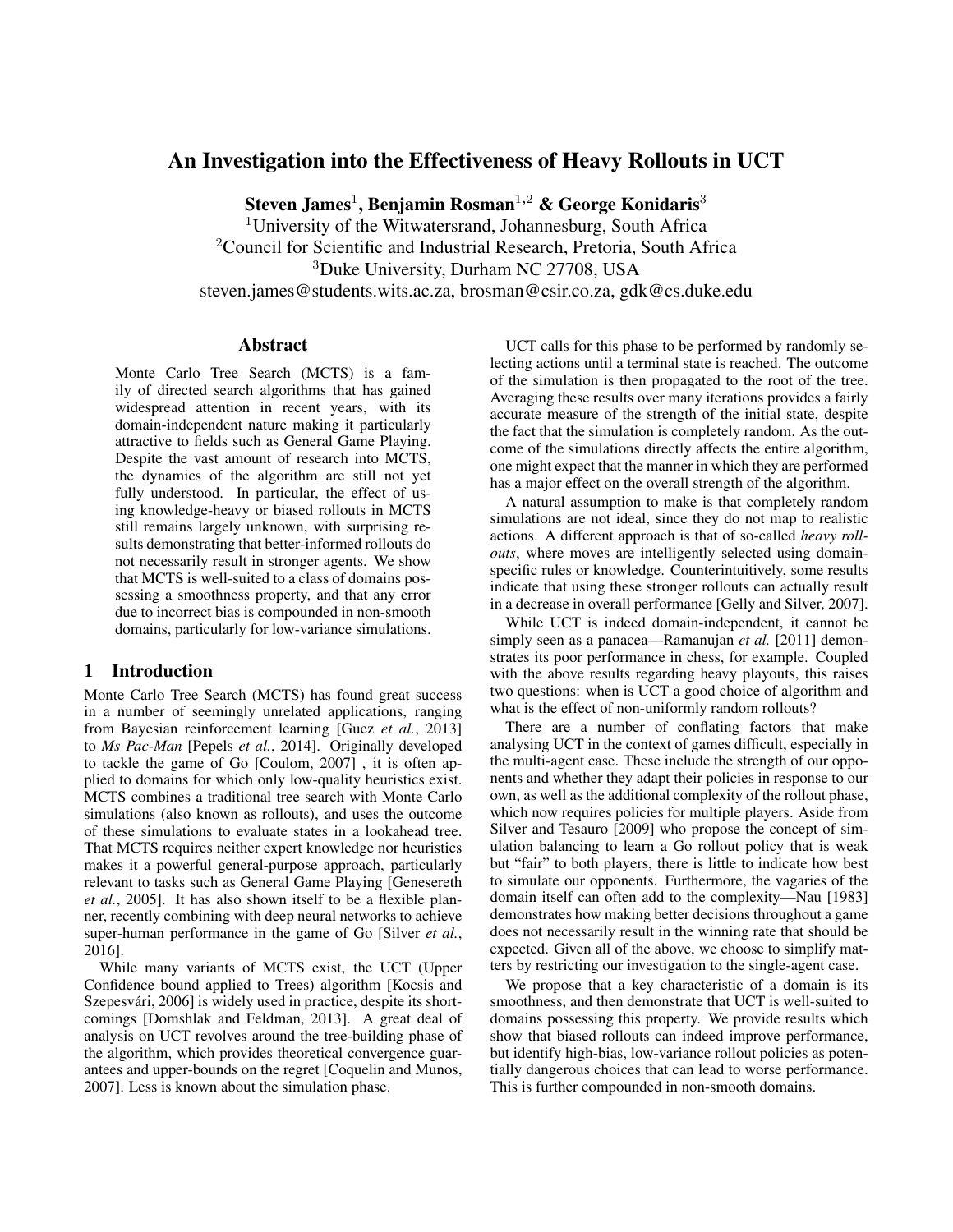# 2 Background

#### 2.1 Markov Decision Process

A Markov Decision Process (MDP) is defined by the tuple  $\langle S, A, T, R, \gamma \rangle$  over states S, actions A, transition function  $T : \mathcal{S} \times \mathcal{A} \times \mathcal{S} \rightarrow [0, 1]$ , reward function  $R : \mathcal{S} \times \mathcal{A} \times \mathcal{S} \rightarrow \mathbb{R}$ and discount factor  $\gamma \in (0,1)$  [Sutton and Barto, 1998].

Suppose that after time step  $t$  we observe the sequence of rewards  $r_{t+1}, r_{t+2}, r_{t+3}, \ldots$  For episodic tasks, a finite number of rewards will be observed. In general, we wish to maximise our expected return  $\mathbb{E}[R_t],$  where  $R_t = \sum_{i=1}^N \gamma^{i-1} r_{t+i}$ represents the discounted sum of the rewards.

A *policy*  $\pi : \mathcal{S} \times \mathcal{A} \rightarrow [0, 1]$  is a mapping that specifies the probability of executing an action in a given state. For a policy  $\pi$ , the value of a state is the expected reward gained by following  $\pi$ :

$$
V^{\pi}(s) = \mathbb{E}_{\pi}[R_t | s_t = s].
$$

A policy  $\pi^*$  is optimal if  $\forall s \in S$ ,  $V^{\pi^*}(s) = \max_{\pi} V^{\pi}(s)$ .

#### 2.2 Monte Carlo Tree Search

MCTS iteratively builds a search tree by executing four phases (Figure 1). Each node in the tree represents a single state, while the tree's edges correspond to actions. In the selection phase, a child-selection policy is recursively applied until a leaf node is reached.



Figure 1: Phases of the Monte Carlo tree search algorithm. A search tree, rooted at the current state, is grown through repeated application of the above four phases.

UCT uses a policy known as UCB1, a well-known solution to the multi-armed bandit problem [Auer *et al.*, 2002]. At each state s, we store the visitation count  $n_s$  and average return  $X_s$ . For a given node s, the policy then selects child i that maximises the upper confidence bound

$$
\overline{X}_i + C_p \sqrt{\frac{2\ln(n_s)}{n_i}},
$$

where  $C_p$  is an exploration parameter.

Once a leaf node is reached, the expansion phase adds a new node to the tree. A simulation is then run from this node according to the playout policy, with the outcome being backpropagated up through the tree, updating the nodes' average scores and visitation counts.

This cycle of selection, expansion, simulation and backpropagation is repeated until some halting criteria is met, at which point the best action (usually that which leads to the most visited state) is selected.

#### 2.3 Smoothness

There is some evidence to suggest that the key property of a domain is the smoothness of its underlying value function. The phenomenon of game tree pathology [Nau, 1982], as well as work by Ramanujan *et al.* [2011], advance the notion of *trap states*, which occur when the value of two sibling nodes differs greatly. It is thought that UCT is unsuited to domains possessing many such states. Furthermore, in the context of  $\mathcal{X}$ -armed bandits (where  $\mathcal{X}$  is some measurable space), UCT can be seen as a specific instance of the Hierarchical Optimistic Optimisation algorithm, which attempts to find the global maximum of the expected payoff function using MCTS. Its selection policy is similar to UCB1, but contains an additional term that depends on the smoothness of the function. For an infinitely smooth function, this term goes to 0 and the algorithm becomes UCT [Bubeck *et al.*, 2011].

In defining what is meant by smoothness, one notion that can be employed is that of Lipschitz continuity, which limits the rate of change of a function. Formally, a value function V is *M*-Lipschitz continuous if  $\forall s, t \in S$ ,

$$
|V(s) - V(t)| \leq Md(s, t),
$$

where  $M \ge 0$  is a constant,  $d(s, t) = ||k(s) - k(t)||$  and k is a mapping from state space to some vector space.

### 3 Function Optimisation

Reasoning about the smoothness (or lack thereof) of an MDP is difficult for all but the vaguest of statements. To develop some method of controlling and visualising the smoothness, we consider the task of finding the global maximum of a function. Simple, monotonic functions can be seen as representing smooth environments, while complicated ones represent non-smooth domains.

For simplicity, we constrain the domain and range of the functions to be in the interval  $[0, 1]$ . Each state represents some interval  $[a, b]$  within this unit square, with the starting state representing  $[0, 1]$ . We assume that there are two available actions at each state: the first results in a transition to the new state  $[a, \frac{a+b}{2}]$ , while the second transitions to  $\left[\frac{a+b}{2}, b\right]$ . This approach forms a binary tree that covers the entire statespace. As this partitioning could continue *ad infinitum*, we truncate the tree by considering a state to be terminal when  $b - a \leq 10^{-5}$ .

In the simulation phase, actions are executed uniformly randomly until a leaf is encountered, at which point some reward is received. Let  $f$  be the function and  $c$  be the midpoint of the leaf reached by the rollout. At iteration  $t$ , a binary reward  $r_t$ , drawn from a Bernoulli distribution  $r_t \sim \text{Bern}(f(c))$ , is generated.

At the completion of the algorithm, we calculate the score by descending the game tree from root to leaf (where a leaf node is a node that has not yet been fully expanded), selecting at each state its most visited child. The centre of the leaf node's interval represents UCT's belief of the location of the global maximum.

To illustrate UCT's response to smoothness, consider two functions  $f(x) = 4x(1 - x)$  and  $g(x)$ max  $(3.6x(1-x), 1-10|0.9-x|)$ . f has a single global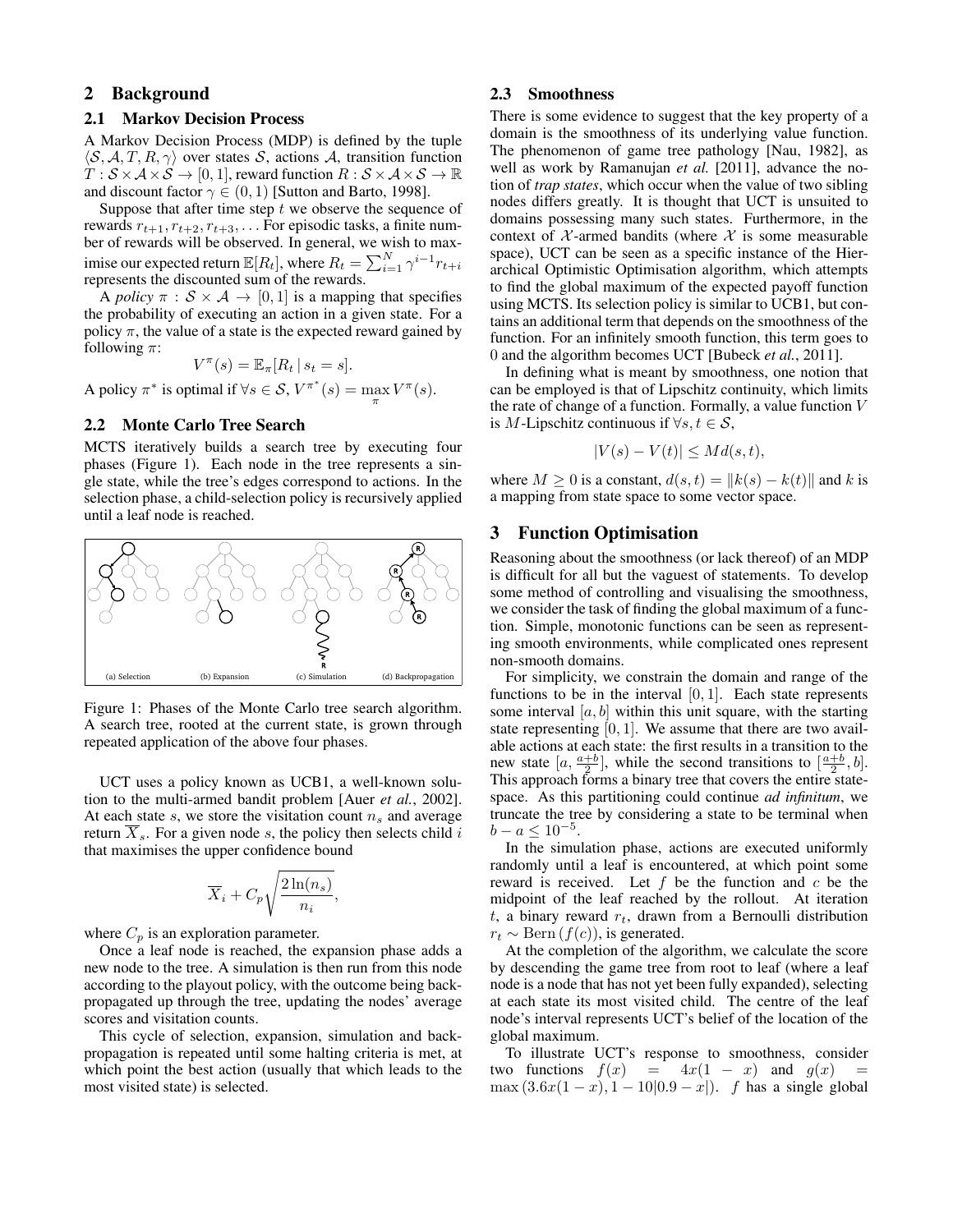|                 | <b>Number of Simulations</b> |                  |                  |                  |                  |                  |                  |
|-----------------|------------------------------|------------------|------------------|------------------|------------------|------------------|------------------|
| <b>Function</b> | 500                          | 1000             | 5000             | 10000            | 20000            | 50000            | 100000           |
|                 | $1 \pm 0.001$                | $1 \pm 0.001$    | $1 + 0.0$        | $1 + 0.0$        | $1 + 0.0$        | $1 + 0.0$        | $1 \pm 0.0$      |
| a               | $0.89 \pm 0.002$             | $0.90 \pm 0.002$ | $0.94 \pm 0.002$ | $0.95 \pm 0.002$ | $0.96 \pm 0.001$ | $0.96 \pm 0.001$ | $0.97 \pm 0.001$ |
|                 | $1 + 0.0$                    | $1 + 0.0$        | $1 + 0.0$        | $1 \pm 0.0$      | $1 + 0.0$        | $1 + 0.0$        | $1 \pm 0.0$      |
|                 | $0.60 \pm 0.012$             | $0.62 \pm 0.007$ | $0.65 \pm 0.003$ | $0.66 \pm 0.003$ | $0.67 \pm 0.002$ | $0.67 \pm 0.002$ | $0.68 + 0.002$   |

Table 1: Average maximum value found by UCT for the functions  $f, g, h$  and j, averaged over 100 runs.

maximum at  $x = 0.5$ , while g has a local maximum at the same point, and a global maximum at  $x = 0.9$ . Despite the fact that both functions are relatively simple, UCT occasionally fails to find the true optimal value, as illustrated by the first two rows of Table 1.

To see why this occurs, consider an additional two functions which are far more complex:  $h(x) = |\sin \frac{1}{x^5}|$  and

$$
j(x) = \begin{cases} \frac{1}{2} + \frac{1}{2} |\sin \frac{1}{x^5}| & \text{if } x < \frac{1}{2} \\ \frac{7}{20} + \frac{1}{2} |\sin \frac{1}{x^5}| & \text{if } x \ge \frac{1}{2} \end{cases}.
$$

Notice that the frequency of the function  $h$  decreases as  $x$  increases. Since the function attains a maximum at many points, we can expect UCT to return the correct answer frequently. Visiting an incorrect region of the domain here is not too detrimental, since there is most likely still a state that attains the maximum in the interval.

With that said, there is clearly a smoother region of the space that can be searched. In some sense, this is the more conservative space, since a small perturbation does not result in too great a change in value. Indeed, UCT prefers this region (Figure 2a), with the leaf nodes concentrating around this smooth area despite there being many optima at  $x \leq 0.5$ .

On the other hand, the function  $j$  is a tougher proposition, despite having the same number of critical points as  $h$ . Here, the "safer" interval of the function's domain (at  $x \geq 0.5$ ) preferred by UCT is now suboptimal. In this case, UCT finds



(a) Percentage of visits to leaves after 50 000 iterations of UCT for the function h.

it difficult to make the transition to the true optimal value, since it prefers to exploit the smoother, incorrect region.

After a sufficient number of simulations, however, UCT does indeed start to visit the optimal region of the graph (Figure 2b). Since the value of nearby states in this region changes rapidly, robust estimates are required to find the true optimum. For function  $j$ , UCT achieves an average score lower than even that of the local maxima. This suggests that the search spends time at the suboptimal maxima before switching to the region  $x < 0.5$ . However, because most of the search had not focused on this space previously, its estimates are inadequate, which results in very poor returns.

#### 4 Bias in the Simulation Phase

Having demonstrated the effect of the domain's smoothness on UCT, we now turn our attention to heavy rollouts. Oftentimes rollouts that are not uniformly random are referred to as biased rollouts. Since the simulation phase is a substitute for the value function, almost all policies suffer from some bias, even uniformly random ones. As this applies to both deterministic and random rollouts—policies at opposite ends of the spectrum—it is important to differentiate between the two.

To draw an analogy, consider Bayesian inference. Here a prior distribution, which represents the knowledge injected



(b) Percentage of visits to leaves after 50 000 iterations of UCT for the function  $i$ .

Figure 2: The percentage of total visits assigned to each leaf node, averaged over 100 runs. A scaled version of h and j is overlaid for reference. For illustration purposes, leaves are grouped into 1000 buckets, with the sum of the visits to leaves in each bucket plotted.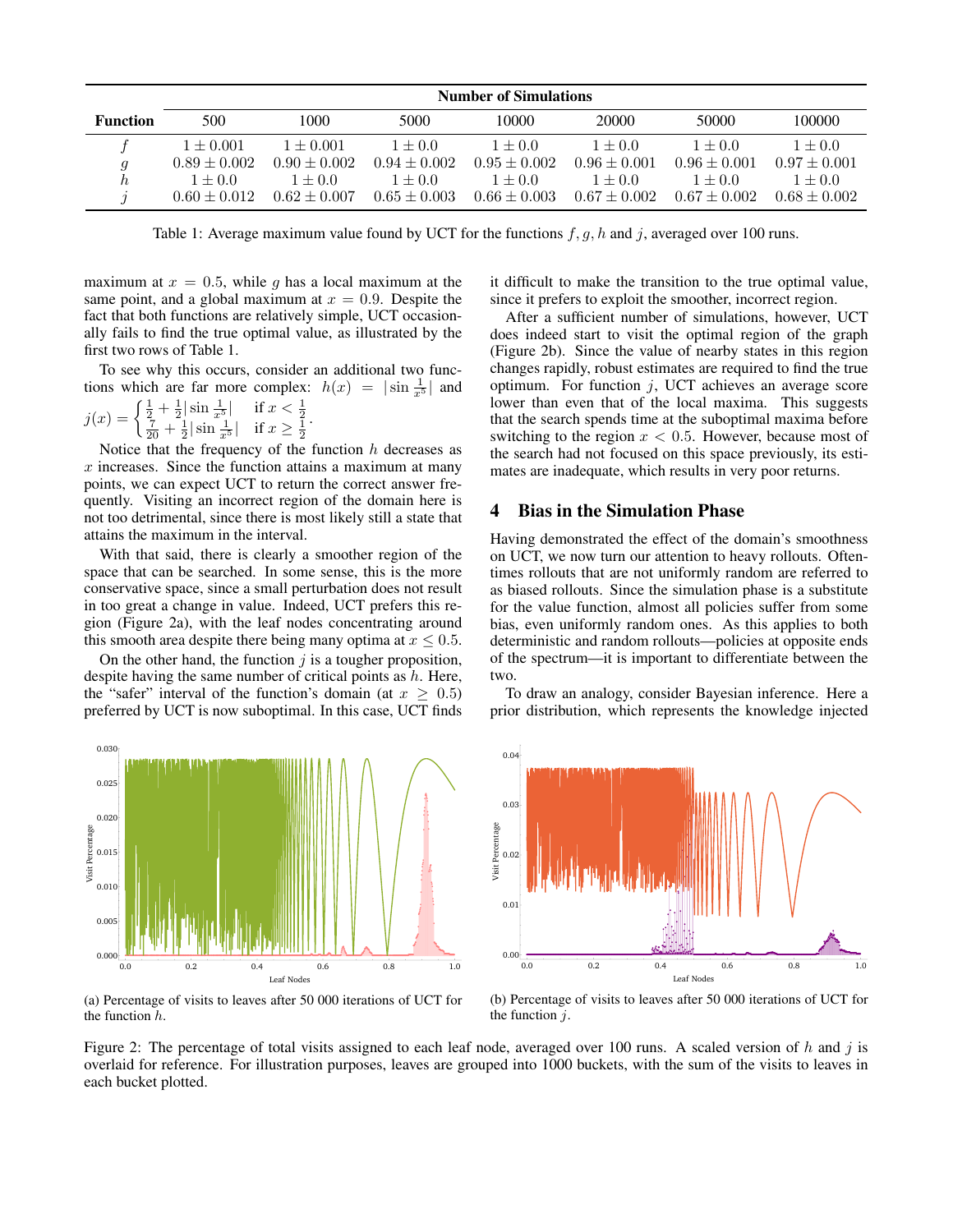into the system, is modified by the evidence received from the environment to produce a posterior distribution. Arguments can be made for selecting a maximal entropy prior that is, a prior that encodes the minimum amount of information. Based on this *principle of indifference*, the posterior that is produced is directly proportional to the likelihood of the data.

Selecting a prior distribution that has small variance, for instance, has the opposite effect. In this case, far more data will need to be observed to change it significantly. Thus, a prior with low entropy can effectively overwhelm the evidence received from the environment. If such a prior is incorrect, this can result in a posterior with a large degree of bias.

Uncertainty in a domain arises from the fact that we are unaware of the true policy being used by an agent. This is especially true beyond the search tree's horizon, where there exist no value estimates. The simulation phase is thus responsible for managing this extreme uncertainty. The choice of rollout policy can therefore be viewed as a kind of prior distribution over the policy space—one which encodes the user's knowledge of the domain, with uniformly random rollouts representing maximal entropy priors, and deterministic rollouts minimal ones.

To illustrate the advantage of selecting a high-entropy simulation policy, we consider biasing simulations for the function optimisation task by performing a one-step lookahead and selecting an action proportional to the value of the next state. We also consider an inversely-biased policy which selects an action in inverse proportion to its value.

The choice of rollout policy affects the initial view MCTS has of the function to be optimised. The figures in Figure 3 demonstrate this phenomenon for the random, biased and inversely-biased policies when optimising the function  $|\sin(5\pi x) + \cos(x)|$ 

$$
y(x) = \frac{|\sin(\theta h x) + \cos(x) f|}{2}.
$$

Random rollouts perfectly represent the function, since their expected values depend only on the function's value itself, while the biased policy assigns greater importance to the region about the true maximum, but does not accurately represent the underlying function. This serves to focus the search in the correct region of the space, as well as effectively prune some of the suboptimal regions. This is not detrimental here since the underestimated regions do not contain the global maximum. Were the optimal value to exist as an extreme outlier in the range  $[0.5, 1]$ , then the policy would hinder the ability of MCTS to find the true answer, as it would require a large number of iterations to correct this error. A sufficiently smooth domain would preclude this event from occurring.

Finally, the last figure demonstrates how an incorrectly biased policy can cause MCTS to focus initially on a completely suboptimal region. Many iterations would thus be required to redress the serious bias injected into the system.

### 5 Risky Simulation Policies

To illustrate the possible risk in selecting the incorrect simulation policy, consider a perfect  $k$ -ary tree which represents a generic extensive-form game of perfect information. Vertices represent the state-space, and edges the action-space, so that  $A(s) = \{0, 1, ..., k - 1\}$ . Rewards in the range [0, 1] are assigned to each leaf node such that  $\forall s, \pi^*(s, \lfloor \frac{k}{2} \rfloor) = 1$ . For non-optimal actions, rewards are distributed randomly. A  $k$ -ary tree of height  $h$  is referred to as a  $[k, h]$  tree henceforth.

A uniformly random rollout policy  $\pi_{rand}$  acts as a baseline with which to compare the performance of other simulation policies. These policies sample an action from normal distributions with varying mean and standard deviation—that is, policies are parameterised by  $\beta \sim \mathcal{N}(\mu, \sigma)$  such that

$$
\pi_{\beta}(s, a) = \begin{cases} 1 & \text{if } a = \lfloor \beta \rfloor \bmod k \\ 0 & \text{otherwise.} \end{cases}
$$
 (1)

Figure 4 presents the results of an experiment conducted on a [5, 5] instance of the domain. We limit the MCTS algorithm to 30 iterations per move to simulate an environment in which the state-space is far greater than what would be computable given the available resources. Both the mean and standard deviation are incrementally varied from 0 to 4, and are used to parameterise a UCT agent. The agent is then tested on 10 000 different instances of the tree.

The results demonstrate that there is room for bettering random rollouts. Quite naturally, the performance of the UCT agent is best when the distribution from which rollout policies are sampled are peaked about the optimal action. However, the worst performance occurs when the rollouts have incorrect bias and are over-confident in their estimation (that



Figure 3: The view of the overlaid function under the different policies. The expected value is calculated by multiplying the probability of reaching each leaf by its value.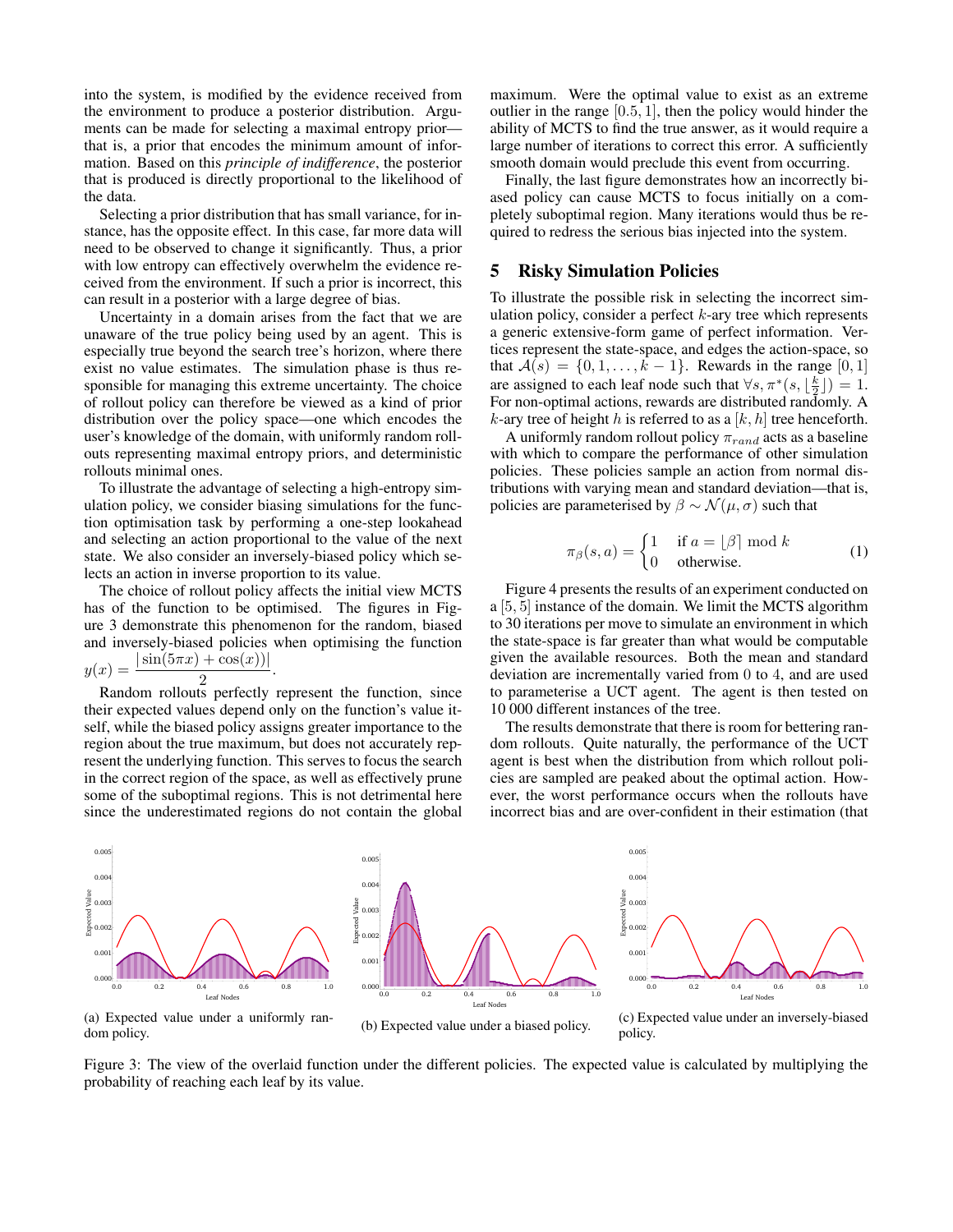

Figure 4: Results of rollout policies averaged over 10 000 [5, 5] games. The x and y axes represent the mean and standard deviation of the rollout policy used by the UCT agent, while the z-axis denotes the percentage of times the correct action was returned. The performance of a uniformly random rollout policy (which returned the correct move 39.4% of the time) is represented by the plane, while the red region indicates policies whose means are more than one standard deviation from the optimal policy.

is, with small standard deviations), their performance dropping below even that of random. When the rollouts have too great a variance, their performance degenerates to that of random. There is thus only a small window for improvement, which requires the correct bias and low variance. One should be certain of the correct bias, however, as the major risk of failure occurs for low-variance, high-bias distributions.

### 6 Heavy Rollouts in Non-Smooth Domains

One interesting question is the manner in which the rollouts allow UCT to handle noise or unexpected encounters in a domain. To investigate this, we consider a maze domain with deterministic transition dynamics in which an agent navigates a grid (the start and end squares are randomly assigned). A number of obstacles may be placed on the grid according to two strategies. The first is to simply place obstacles randomly, while the second is to form a cluster of obstacles. Informally, clustered obstacles only affect an isolated region of the state-space, while the randomly placed ones affect the entire space. The clustered obstacles therefore create a localised non-smooth region, whereas the randomly placed obstacles make the entire space non-smooth.

The agent has four available actions at each state: UP, DOWN, LEFT and RIGHT. If the agent executes an action that would cause it to collide with an obstacle or leave the grid, it then remains in the same state and receives a reward of  $-10$ . An agent receives a reward of 0 if it enters the goal state, and −1 in all other cases. The value returned by a rollout is calculated by adding the rewards it receives at each simulated step, until either the goal state is encountered or the sum becomes less than −1000. The final sum of rewards is then linearly scaled to the range [0, 1].

In order to create a policy for this domain, each action is first assigned a base value of 1. Actions that lead to states



Figure 5: Results of various rollout policies in a  $10 \times 10$  maze with no obstacles, averaged over 400 different instances of the domain.

closer to the goal (ignoring obstacles) have some additional weight added to them. An action is then selected proportionally to its assigned value.

We parameterise the policies by the value that is added to these actions. For instance,  $\pi_0$  represents a uniformly random policy, while  $\pi_{\infty}$  is a deterministic greedy policy. We test the performances of four policies ( $\pi_0$ ,  $\pi_1$ ,  $\pi_5$ ,  $\pi_\infty$ ) in a 10 × 10 grid with no obstacles, 15 obstacles and 15 clustered obstacles, with results presented in Figures 5, 6 and 7 respectively.

With no obstacles, the results are fairly straightforward. The greedy policy, which in this case is also the optimal policy, is the most successful, the random the least and the others in between. When obstacles are added randomly, the situation changes completely. Since the rollout policies were constructed to head towards the goal without knowledge of any obstacles, their presence damages the performance of UCT. The worst performing agent in this case is the deterministic policy, while the more conservatively biased policy is the best choice. Random also remains unaffected by the obstacles, with little difference between it and the biased policies.



Figure 6: Results of various rollout policies in a  $10 \times 10$  maze with 15 obstacles randomly scattered, averaged over 400 different instances of the domain.

When the obstacles are clustered together, they only affect a single region of the state-space. The results under these con-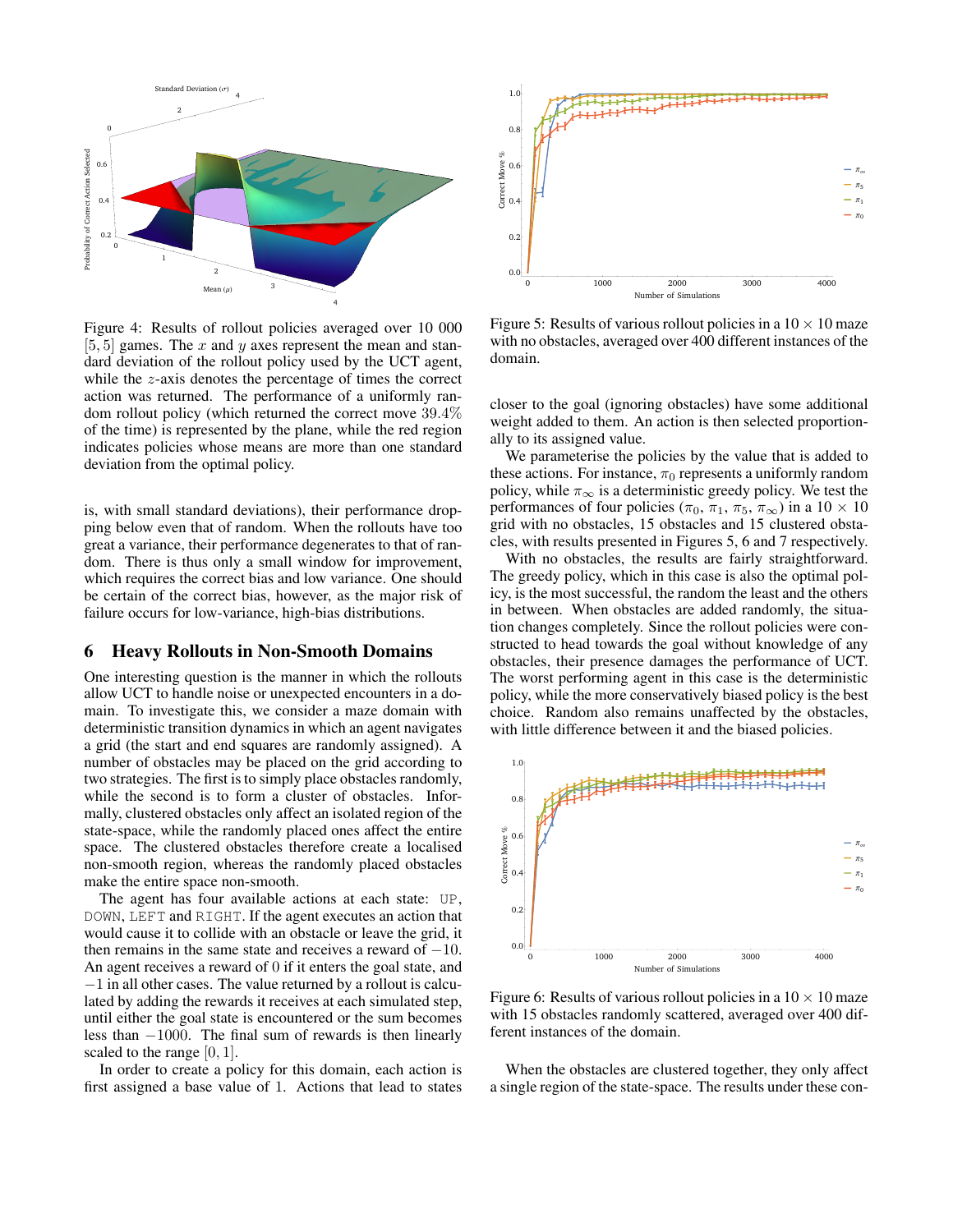

Figure 7: Results of various rollout policies in a  $10 \times 10$ maze with 15 obstacles clustered together, averaged over 400 different instances of the domain.

ditions are therefore not as drastic as the randomly placed obstacles. Although the deterministic policy again suffers somewhat, it is not to the same extent as previously.

These results suggest that the random and more conservatively biased policies are resilient to unexpected events or noise. Plotting the performance of the policies with an increase in randomly placed obstacles reveals just that (Figure 8). Random rollouts are unaffected by the presence of any number of obstacles, while the dropoff in performance of the other policies is inversely proportional to their level of stochasticity. This speaks to the dangers of a high-bias, low-variance policy. In domains where a good policy cannot be constructed, these results suggest using a higher-variance policy to mitigate against any noise or unforeseen pitfalls.



Figure 8: Results of various rollout policies in a  $10 \times 10$ maze, averaged over 400 different instances of the domain. Agents were restricted to 2000 iterations per move.

One additional point of interest is the poor initial performance of  $\pi_{\infty}$ , even when it is indeed the optimal policy. This occurs because the optimal policy actually provides less information than the random rollout, which better disambiguates the action values. To illustrate, consider a  $1 \times 5$ grid, where the goal state is the rightmost square and the only available actions are LEFT and RIGHT. Since the values of states are so close to one another under the optimal policy, UCT is required to explore for a longer period of time, resulting in poor performance at the beginning. The random policy, on the other hand, clearly differentiates between adjacent states, allowing UCT to begin exploiting much earlier. Figure 9 demonstrates this phenomenon.



(a) Value of states under a uniformly random policy.



(b) Value of states under the optimal policy.

Figure 9: Value of states under uniformly random and optimal policies, linearly mapped from  $[-30, 0]$  to  $[0, 1]$ . The differentiation between states under the random policy is clearly evident, but not so in the optimal policy's case. Note, too, the difference in the scales of the figures.

As a final experiment, consider the Taxi domain. Here the agent has two additional actions (PICKUP and DROPOFF), which need to be executed at the appropriate state (the agent incurs a penalty of  $-10$  otherwise). The agent's aim is to navigate to some state and execute the PICKUP action, before proceeding to a final state and executing DROPOFF.

Initially, it may seem as if we can expect similar results, since this domain can be seen as two sequential instances of the maze task. However, the key difference is the critical requirement of executing a single action in a single state. Thus while the obstacles provide some additional difficulty, they pale in comparison with the bottleneck of having to execute these critical actions at the correct time.

Adopting the previous approach, Figure 10 illustrates that the number of randomly placed obstacles has minimal effect on the lower variance policies when compared with Figure 8—executing PICKUP and DROPOFF at the proper time is evidently far more important than the presence of the obstacles.

The domain is therefore indicative of many games where selecting the correct action at critical times is more important than playing well at all other times. This also supports the approach of rollout policies such as that of the Go agent MOGO, which is hardcoded to make critical moves when necessary, but plays randomly otherwise [Wang and Gelly, 2007].

#### 7 Conclusion and Future Work

We have shown that the smoothness of a domain is key to deciding whether to apply the UCT algorithm to the problem. This supports prevailing theories regarding the reason for its poor performance in chess, despite its strong showing in Go.

We have also demonstrated that selecting a low-variance policy can markedly improve the performance of UCT in